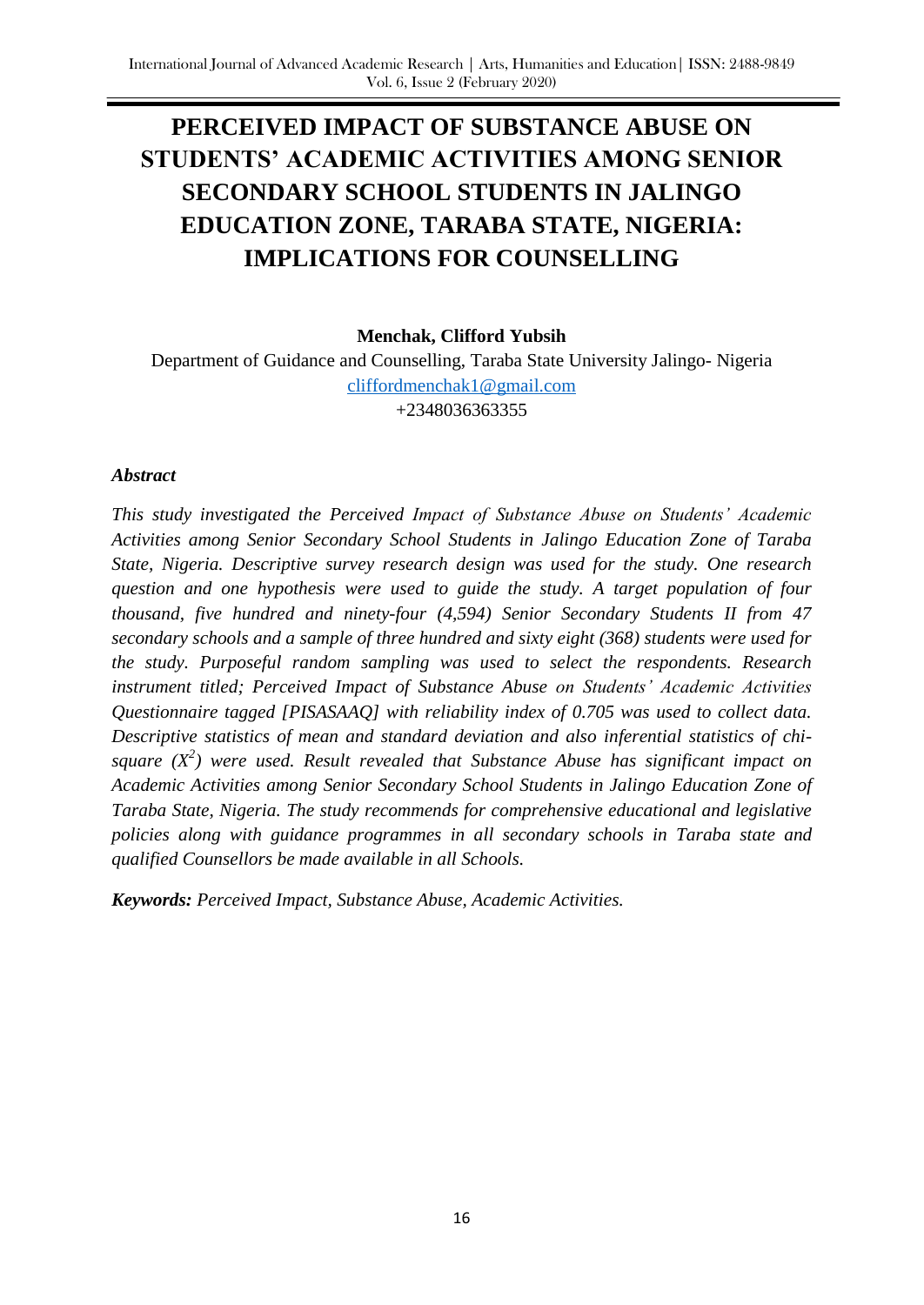## **Introduction**

The Nigerian National Drug Law Enforcement Agency (NDLEA) has stated that substance abuse is a major problem in schools, colleges and universities in Nigeria (NDLEA, 2013).

Substance abuse adversely affects academic performance, ability to build or maintain a satisfactory interpersonal relationship with peers, pervasive mood of unhappiness and fears associated with personal or poor academic performance. Students" academic activities is affected by numerous factor including gender, age, teaching faculty, students schooling, father/guardian social economic status, what they consume, students residential environment, medium of instructions in schools, tuition trend, daily study hour and accommodation as hostelries or day a student (Idoko, Muyiwa, Agoha & Benedict, 2015).

Owen (2001), says, substance abuse can lead students into truancy and absenteeism and opined that in most cases student that absent from school, his or her Intelligent Quotient (IQ) would be retarded; and such students would score below average in his class work because he missed all the normal school lessons and all the academic activities which he is supposed to have acquired. Such a student would also associate with bad group which will influence his activities. Anything they do he will also do without having any second thought over it and this will eventually lure him/her into criminal deeds such as stealing, smoking, cultism and substance abuse. All these will increase his confidence in his bad behaviour which eventually have negative impact on his academic activities. Omoruyi (2014) attributed single-parenting based on parental socioeconomic status to have great influence of substance abuse on students' academic activities. Similarly, Coleman (2010) settles that drug abuse and addiction is detrimental to the socio-economic and intellectual advancement of a nation. Drug use by students has hampered education and management of secondary schools in Nigeria. It further emphasized that adolescent drug abuse is closely associated with other problems of behaviours like delinquency, violence and early-unwanted pregnancies.

Substance abuse constitutes a major threat to the survival and effective learning process of human societies. Lives are daily lost through addiction and activities of addicts. A significant number of deaths from accidents and violent crimes have been traced to the activities of persons under the influence of drugs (Folawiyo, 2008).

Mohammed (2018), in a report attributed the resurgence of youth violence in Jalingo metropolis, Taraba State to substance abuse and social vices and calls for urgent attention before it gets out of control of the political authorities as this is connected to various substances been abused by mostly Adolescents and Youths of various age grades. There is growing sub-culture among the Adolescents and Youths of forming groups based on age grade most of whom are school drop-outs. They form area/wards groups ("Yan Unguwa") solidarity networks. Basically, their actions are to conquer territory, compete among sister groups and cause insecurity leading to destruction of lives and property. They manifest the following attitudes of juvenile delinquencies: Drug abuse, gangsterism, attending night parties, gambling, sexual harassment, pick pockets and violence on the people usually during the evening and night times. Their mobility means is the tricycle.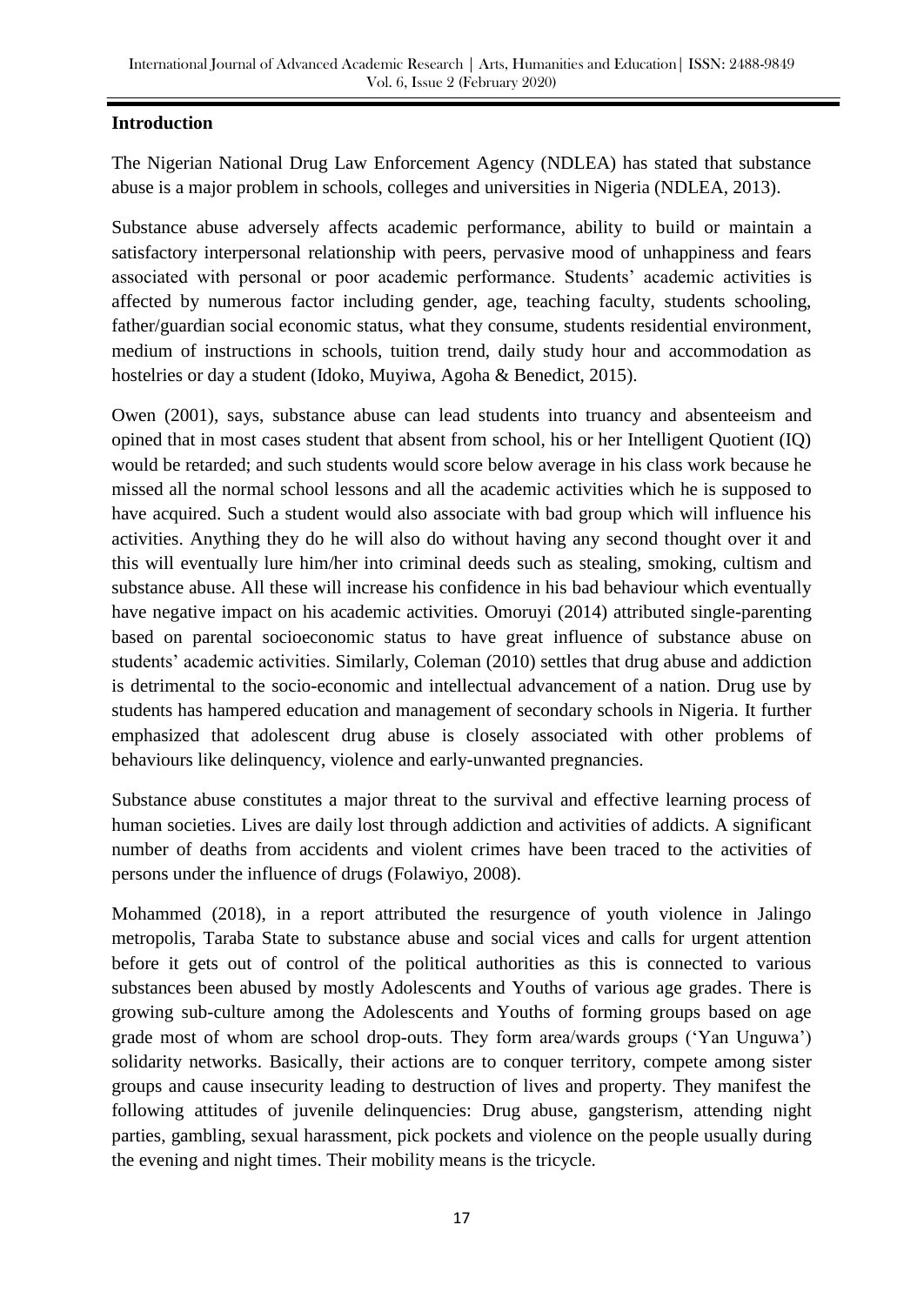The boys who are mostly under 20 come from three major parts of the Jalingo metropolis: Mayo-Gwoi, Sabon-Layi and Bakin-kasuwan Jalingo. However, Mayo-Gwoi has been experiencing tension both day and night of possible vengeance attack from the Sabon-Layi boys. There are many groups now in Jalingo that pose security threat to the city and state at large. These groups are: (i) Wicked Banana (ii) Independent Marketers (iii) Black Scorpion and (iv) Friendship.

The study focuses on secondary school students who are mostly adolescents because they are the ones prone to experiment drugs. They are also the ones who pose a big challenge in Nigeria in terms of their needs and their views of the world. Consequently, during sports and other out of school activities, it is common to meet students taking alcohol or being suspended for having taken drugs. It is against this backdrop that the current study sets out to study the Perceived Impact of Substance Abuse on students" Academic Activities among Senior Secondary School Students in Jalingo Education Zone, Taraba State- Nigeria, with a view of suggesting intervention and counselling measures to salvage the drug abuse menace in our Secondary Schools.

## **Statement of the Problem**

The scourge of substance abuse seems to be taking toll on students in secondary schools and other Educational Institutions of learning in Nigeria. Crimes and social vices are mostly associated with drug abuse. The impact is being felt by affected individuals, their families and the society. Substance abuse seems to be common among students in Jalingo Education Zone of Taraba State. Consequently, there seems to be common poor academic activities among the students. Could this be as a result of Substance abuse? What could the implication of this assumed trend be if not properly tackled?

### **Purpose of the study**

The purpose of this study is to therefore, investigate the perceived impact of drug substance abuse on students" academic activities among senior secondary school in Jalingo Education zone, Taraba State, Nigeria.

### **Research Question**

What is the perceived impact of drug substance abuse on students' academic activities among senior secondary school in Jalingo Education zone, Taraba State, Nigeria?

### **Statement of Hypothesis**

One null hypothesis was tested for generalization of findings at 0.05 alpha level of significance:

There is no significant impact of drug substance abuse on students' academic activities among senior secondary school in Jalingo Education zone, Taraba State, Nigeria.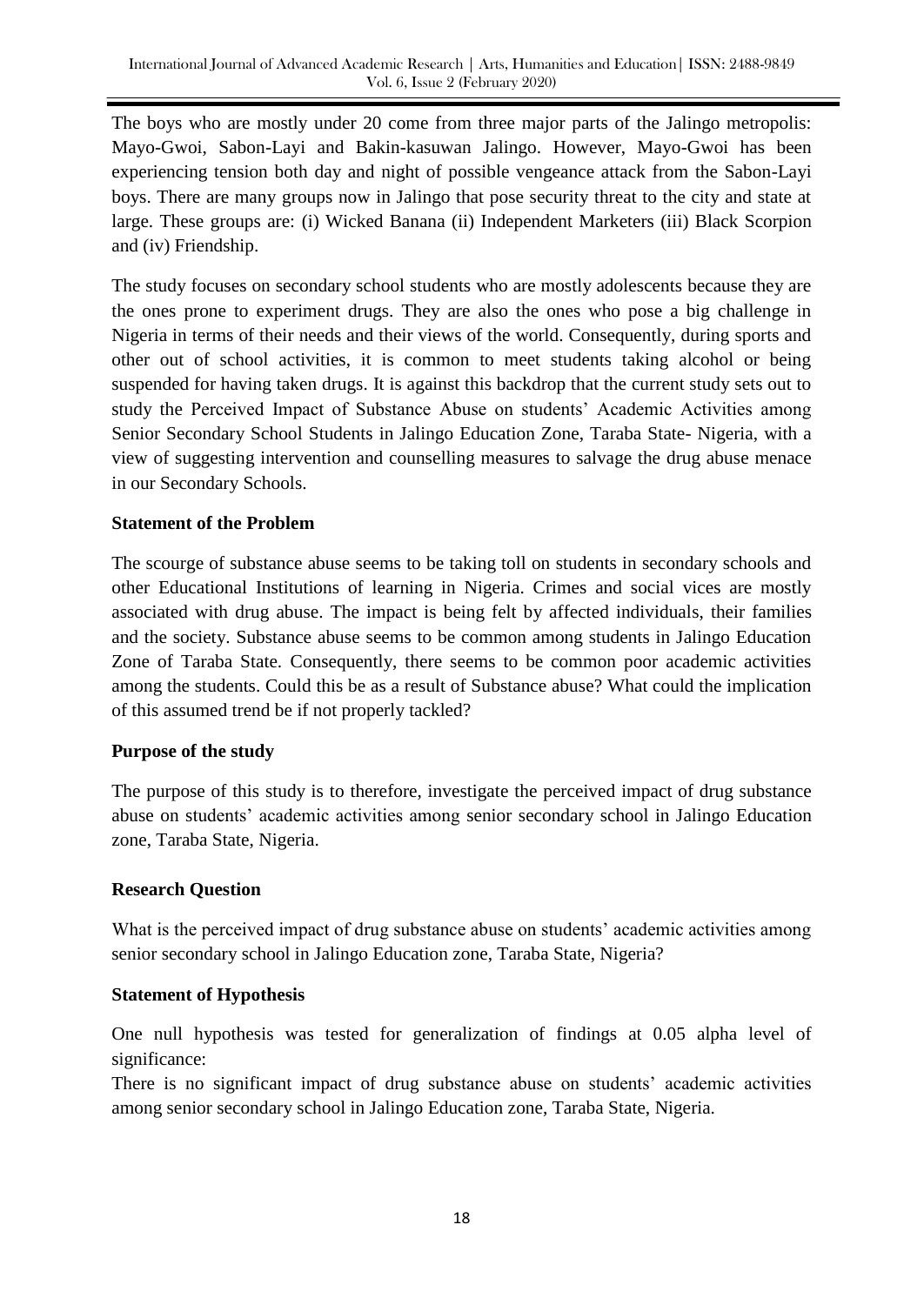## **Methodology**

The research design adopted for this study is descriptive survey research design. The population of this study comprised of all the SSII students of 2019/ 2020 academic session in Jalingo Education Zone of Taraba State which has 47 senior secondary schools with a total enrolment of four thousand, five hundred and Ninety four students (TSPPMB, 2019/2020). This study is limited to SSII students because they are the most current set of students on ground and they form the most stable class suitable for the purpose of the study.

The sample size for this study is three hundred and sixty-eight. Multi-stage sampling was used to select the sample size for the study using the Taro Yamane"s (1976) formula for determining sample size representing 23.3% of the entire population.

The main instrument for this study is questionnaire titled Perceived Impact of Substance Abuse on Students" Academic Activities Questionnaire tagged [PISASAAQ]. A pilot study was carried out on 40 male and female students at Government Day Secondary School Nukkai, a selected school not included among sampled schools for the main study. The pilot study yielded a Cronbach alpha coefficient index of 0.705. This shows that the instrument in reliable. Inferential statistics of Chi-square was used to test the hypothesis at 0.05 level of significance. Descriptive statistics of mean and standard deviation were used in answering the research questions using the SPSS package.

## **DATA ANALYSIS, RESULTS AND DISCUSSIONS**

The data collected for the study are presented and analysed using mean and standard deviation to answer the research question.

## **Research Question**

What is the perceived impact of drug substance abuse on students' academic activities among senior secondary school students in Jalingo Education Zone, Taraba State, Nigeria?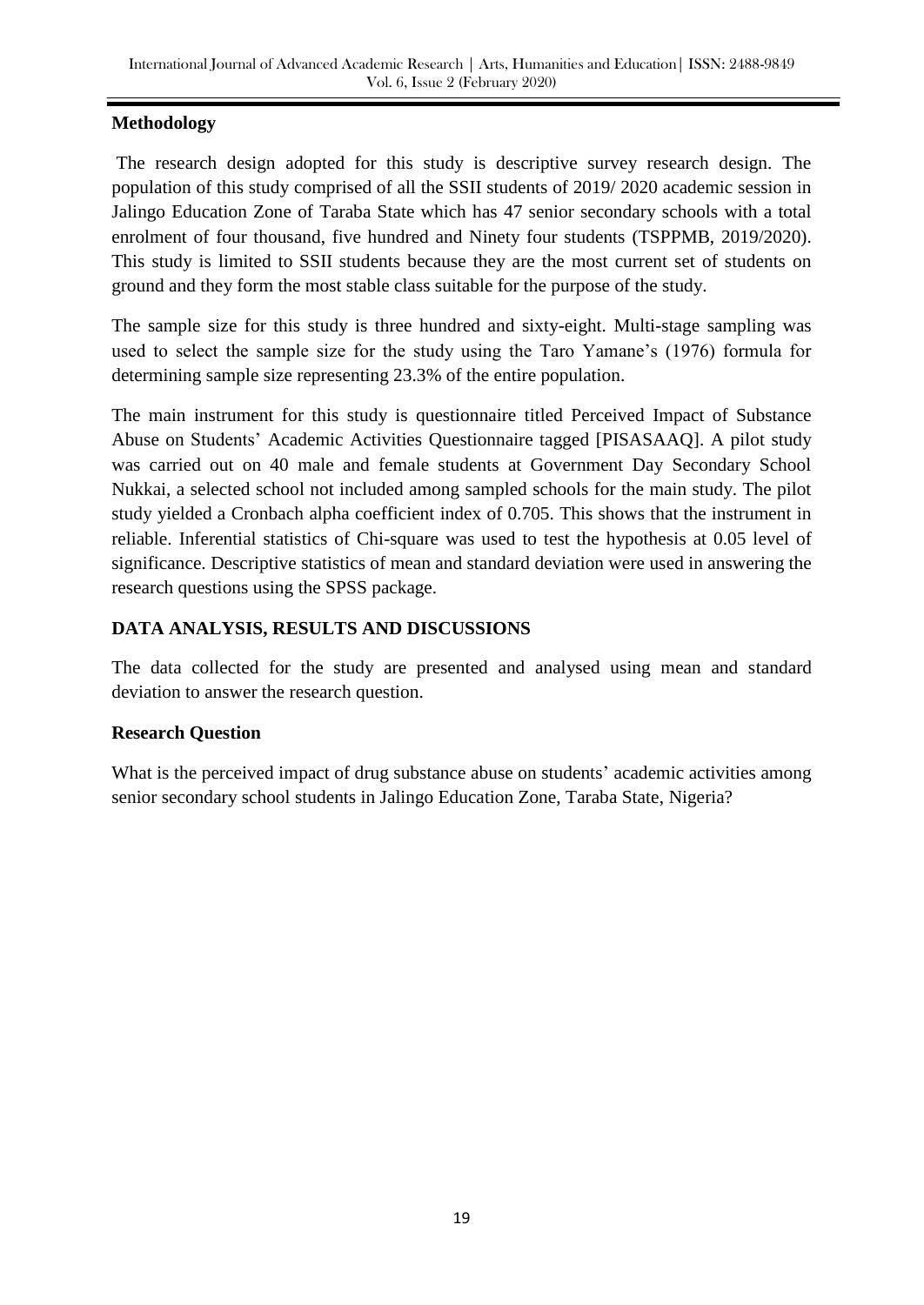## **Table 1**

Means and standard deviations of rating scales on the impact of drug substance abuse on students" academic activities among senior secondary school students in Jalingo Education Zone, Taraba State Nigeria.

| S/N            | <b>Statements</b>                                                                                                            | <b>SA</b> | $\mathbf{A}$ | D   | <b>SD</b> | <b>Mean</b> | <b>SD</b> | <b>Decision</b> |
|----------------|------------------------------------------------------------------------------------------------------------------------------|-----------|--------------|-----|-----------|-------------|-----------|-----------------|
| $\mathbf{1}$   | Drugs abuse impact on student academic<br>activities                                                                         | 141       | 111          | 51  | 63        | 2.90        | 1.10      | H <sub>I</sub>  |
| $\overline{2}$ | There is no differences in terms of class<br>attendance between students that abuse<br>drug substances and those that do not | 70        | 82           | 87  | 127       | 2.26        | 1.13      | NI              |
| 3              | Those that do well in group discussions<br>are drug substance abusers                                                        | 71        | 78           | 82  | 135       | 2.23        | 1.14 NI   |                 |
| $\overline{4}$ | Student that are addicted to<br>drug<br>substances have more confidence than<br>others                                       | 83        | 95           | 77  | 111       | 2.41        | 1.14 NI   |                 |
| 5              | Drugs abuse among student lead to<br>student academic failure                                                                | 186       | 112          | 31  | 37        | 3.22        | 0.98      | H               |
| 6              | Those that are addicted to Indian hemp<br>perform better during excursion                                                    | 70        | 78           | 97  | 121       | 2.74        | 1.11      | HI              |
| $\tau$         | Poor academic activities is generally 141<br>associated with drugs abuse                                                     |           | 125          | 55  | 45        | 2.99        | 1.01      | HI              |
| 8              | Taking drugs can discourage students<br>from active participation in class                                                   | 179       | 127          | 30  | 30        | 3.24        | 0.92      | HI              |
| 9              | For me, taking drugs do not affect my<br>academic activities                                                                 | 46        | 51           | 82  | 187       | 3.12        | 1.07      | HI              |
| 10             | It is when I take drug substances that I<br>study well                                                                       | 30        | 44           | 102 | 190       | 3.24        | 0.96      | H <sub>I</sub>  |

### **Grand Mean =2.835**

### **Source: Researcher's Field work, 2019**

Results in table 1 shows that, all means of rating scales are above the bench mark of 2.50 except numbers 2, 3 and 4 but the grand means shows 2.835. These signify that drugs abuse has negative impact on student academic activities.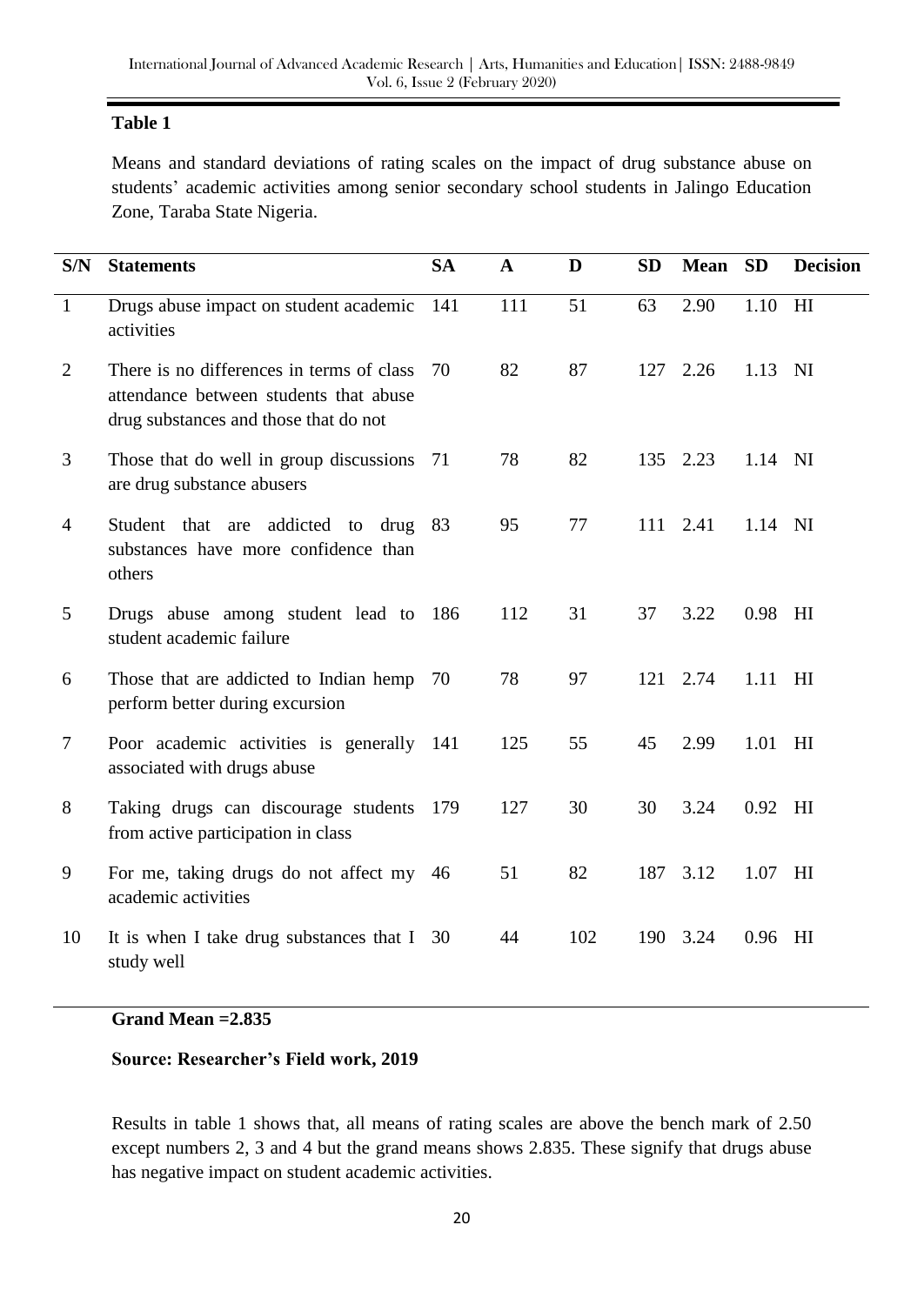## **Hypothesis**

There is no significant impact of drug substance abuse on students' academic activities among senior secondary school students in Jalingo Education Zone, Taraba State.

## **Table 2**

Chi-square Test of impact of drug substance abuse on students" academic activities among senior secondary school students in Jalingo Education Zone, Taraba State.

|                                 | Value                 | Df  | Asymp. Sig.<br>$(2-sided)$ |
|---------------------------------|-----------------------|-----|----------------------------|
| Pearson Chi-Square              | 3.641E<br>$2^{\rm a}$ | 156 | .000                       |
| Likelihood Ratio                | 296.181               | 156 | .000                       |
| Linear-by-Linear<br>Association | 78.863                | 1   | .000                       |
| N of Valid Cases                | 366                   |     |                            |

a. 165 cells (90.7%) have expected count less than 5. The minimum expected count is .01.

Table 2 presents chi-square at 156 degree of freedom ( $x^2 = 3.641E$ , p =.000); this result reveals that there is statistically significant impact of drug substance abuse on students" academic activities among senior secondary school students in Jalingo Education Zone, Taraba State. Thus, null hypothesis that says, there is no significant impact of drug substance abuse on students" academic activities among senior secondary school students in Jalingo Education Zone, Taraba State is hereby not retained, this further affirm that there is negative impact of substance abuse on students" academic activities among senior secondary school students in Jalingo Education Zone, Taraba State.

### **Discussion of Findings**

The mean and standard deviation scores of the rating items of the impact of drug substance abuse on student academic activities among senior secondary school students in Jalingo Education Zone, Taraba State, Nigeria show that all the items have mean rating scale that shows the variable selected influences students" academic activities, including grand mean. This shows that drug substance abuse has influence on students' academic activities in Jalingo Education Zone of Taraba State, hence the grand mean and also the hypothesis tested at 156 degree of freedom ( $x^2$  = 3.641E, p =.000) signifies that there is statistically significant impact of drug substance abuse on students' academic activities among senior secondary school students in Jalingo Education Zone, Taraba State.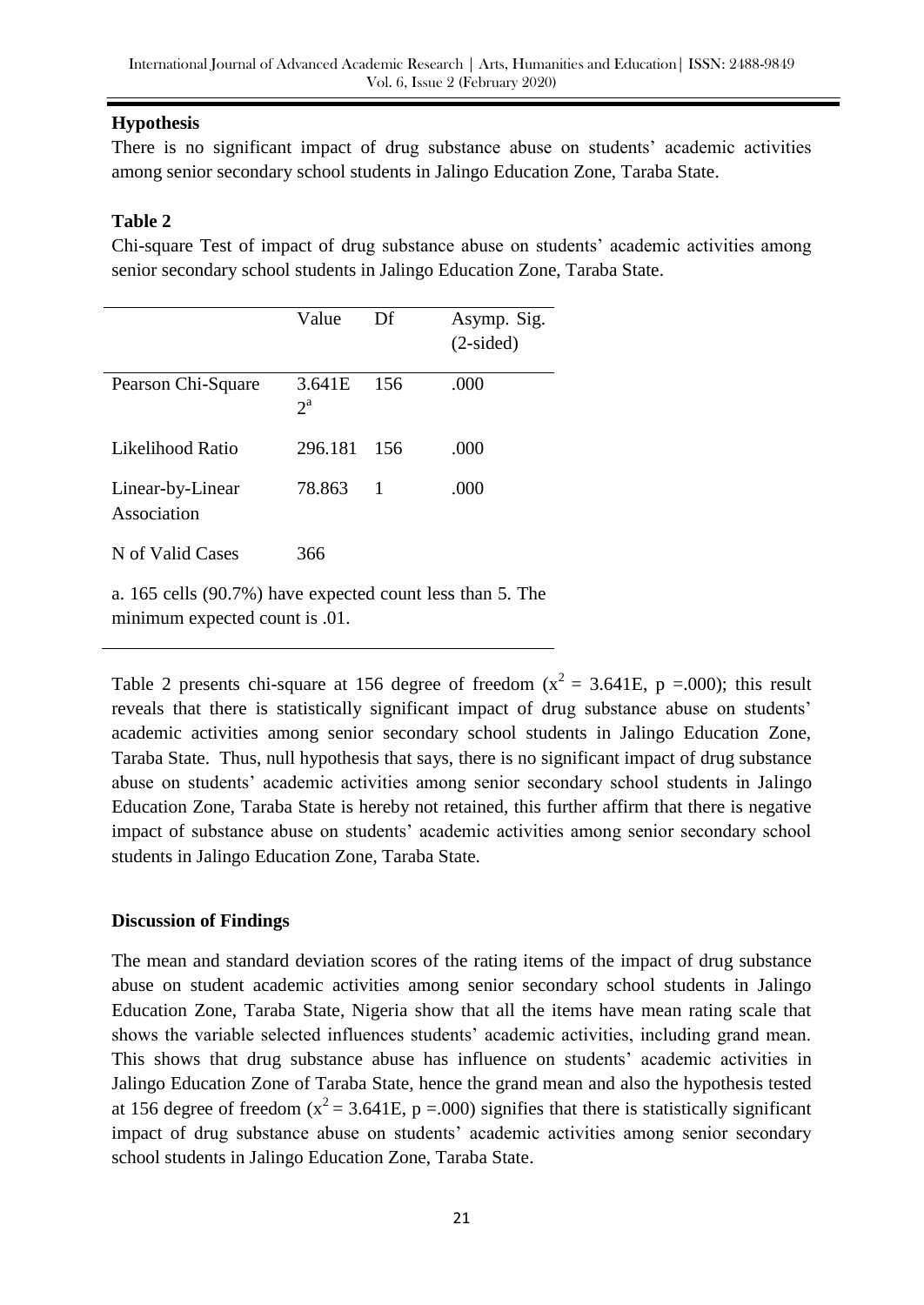The finding of this study is in line with the findings of Jenny (2013) who explored the influence of Substance Abuse and Academic Activities such as excursion. The results indicated that substance abuse significantly influences academic activities of secondary school students especially in the field of excursion. Those abusing substance tend to misuse the avenue to either fail to attend or decline from the trip to join other peers outside.

The finding is in line with Sayo (2011) who conducted a study in Ashanti Region, Ghana on "Impact of Substance Abuse on Student"s Class Attendance". From the findings of the study, it was realized that, the students who abuse substance tend to come late, leave school earlier than the closing hours and are found hanging around classes while class period is in progress. Meanwhile, the findings of Ekpenyong (2012), which investigated Drug Abuse in Nigerian schools divulged that substance abuse has negative impact on the students' academic activities particularly in the area of study habit. The common phenomena observed is, students who abuse substance tend to over read to a point of messing up entirely.

## **Conclusion**

From the findings and discussion of the study, the following conclusions are made: the variable, Perceived Impact of Substance Abuse on Students" Academic Activities among Senior Secondary School Students, impacted on the students" academic activities in Jalingo Education Zone. It is found that respondents perceived that drug substance abuse has high impact on academic activities among Senior Secondary School Students in Taraba State - Nigeria.

It is evident from the findings of the study that students' academic activities is related to or can be influenced by the abuse of substance, thus whenever there is an imbalance in the students to support his/her educational activities, there will be decline in learning academic activities.

### **Recommendations Based on Findings**

Based on findings of the study, the following recommendations are made:

(1) Policy Makers of the States should develop inclusive policies that address the learning needs of all students by providing equitable access to learning opportunities, and differentiated strategies without discrimination on any grounds provided that substance abusers are realized among students.

(2) Policy Makers of the States should develop integrated policies using interdisciplinary and inter sectorial knowledge and expertise, encompassing education and training policies and related policy areas, such as health, environment, justice, standing laws against drugs abuse and culture.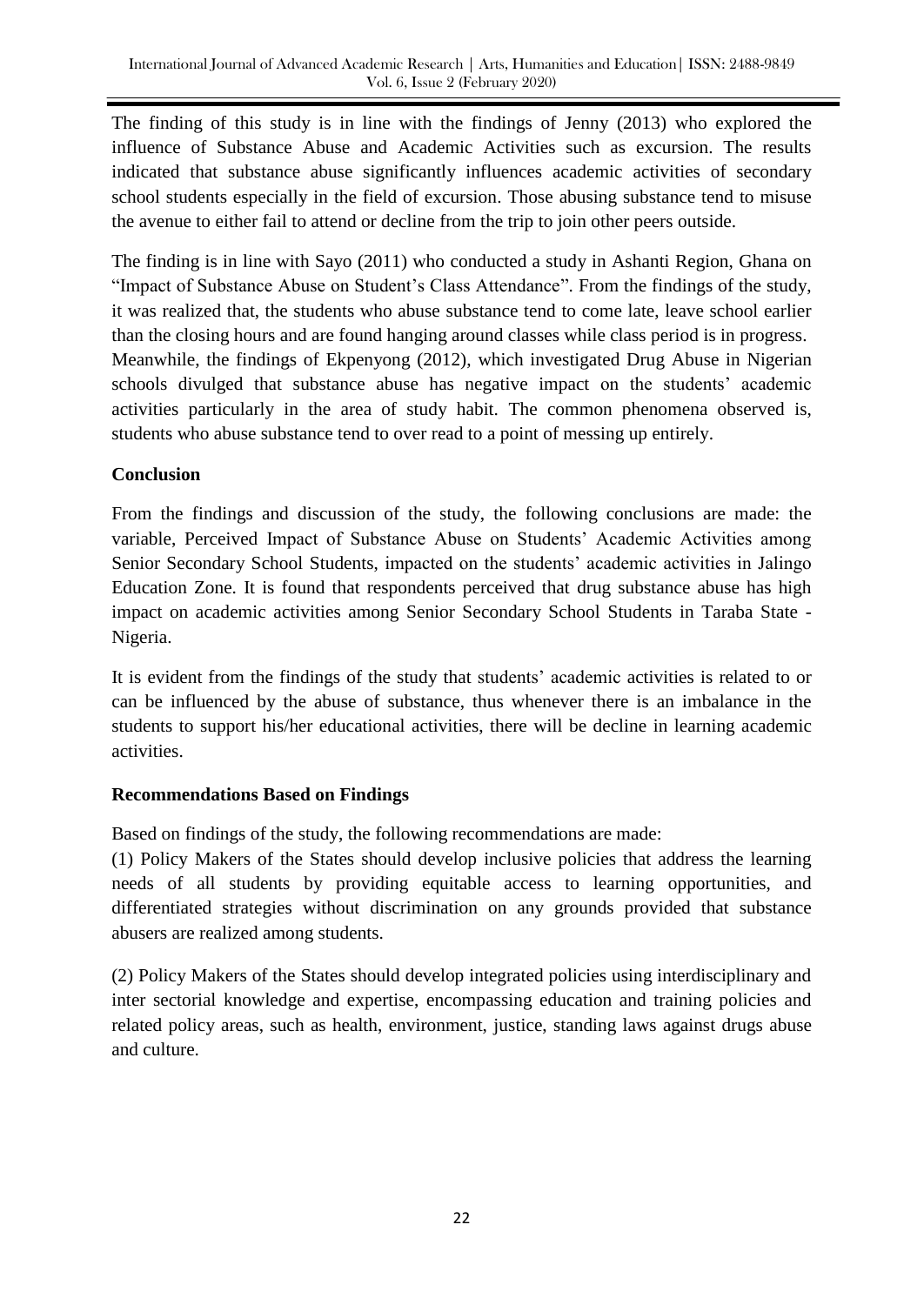### **To develop good academic activities, State Government should consider:**

(a) Strengthening or creating inter-ministerial forums to articulate across sectors the roles of learning and education in the lifelong learning spectrum, as well as its contributions to the development of societies;

(b) Involving all relevant stakeholders, including parliamentarians, public authorities, academia, civil society organizations, and the private sector as partners in policy development against drug abuse;

(c) Providing suitable structures and mechanisms for the development of education policies, whilst ensuring that the policies developed are flexible enough to adapt to future needs, issues and challenges particularly to those that abuse drugs.

### **Implications for Counselling:**

To nurture a favorable policy environment, State Government should consider:

- 1. Educational counselling need to take place within an environment of learning ensuring presence of qualified counsellors to implement relative Guidance Programmes.
- 2. Well-equipped Counselling unit and or clinic should be established in every school.
- 3. Community/ Group counselling should be encouraged.
- 4. Every secondary school should have a counsellor.
- 5. Raising awareness, through legislation, institutions and sustained political commitment, of substance abuse and education as an essential component of the right to education and a key pillar in the education system.
- 6. Taking measures to provide information, motivate learners and guide them towards relevant learning opportunities and demotivate them towards maladaptive behavior.
- 7. Assist the students to create new, more flexible arrangement that will aid persistence, through prioritization of daily activities, especially assignments, time spent on work, hobbies, family or friends and make decision how to manage the time well.
- 8. Help students to adopt behaviours that are positive through the development of attitudes that build up self-confidence.
- 9. Assist students to see clearly the aims, goals and ideas of learning situation and be able to know what has to be done, when to do it and how to do it. It follows up with the client to monitor the progress or attainability of the goals set.
- 10. Assist students in making career and occupational decision with methods of measuring knowledge and skills like inventories, questionnaire, and tests to verify or refute any claim.
- 11. Assist in the promotion of advocacy as a tool for raising the profile of students and lifelong learning.
- 12. Keep records and prepare reports related to the needs of students, which will later form baseline data for further studies.